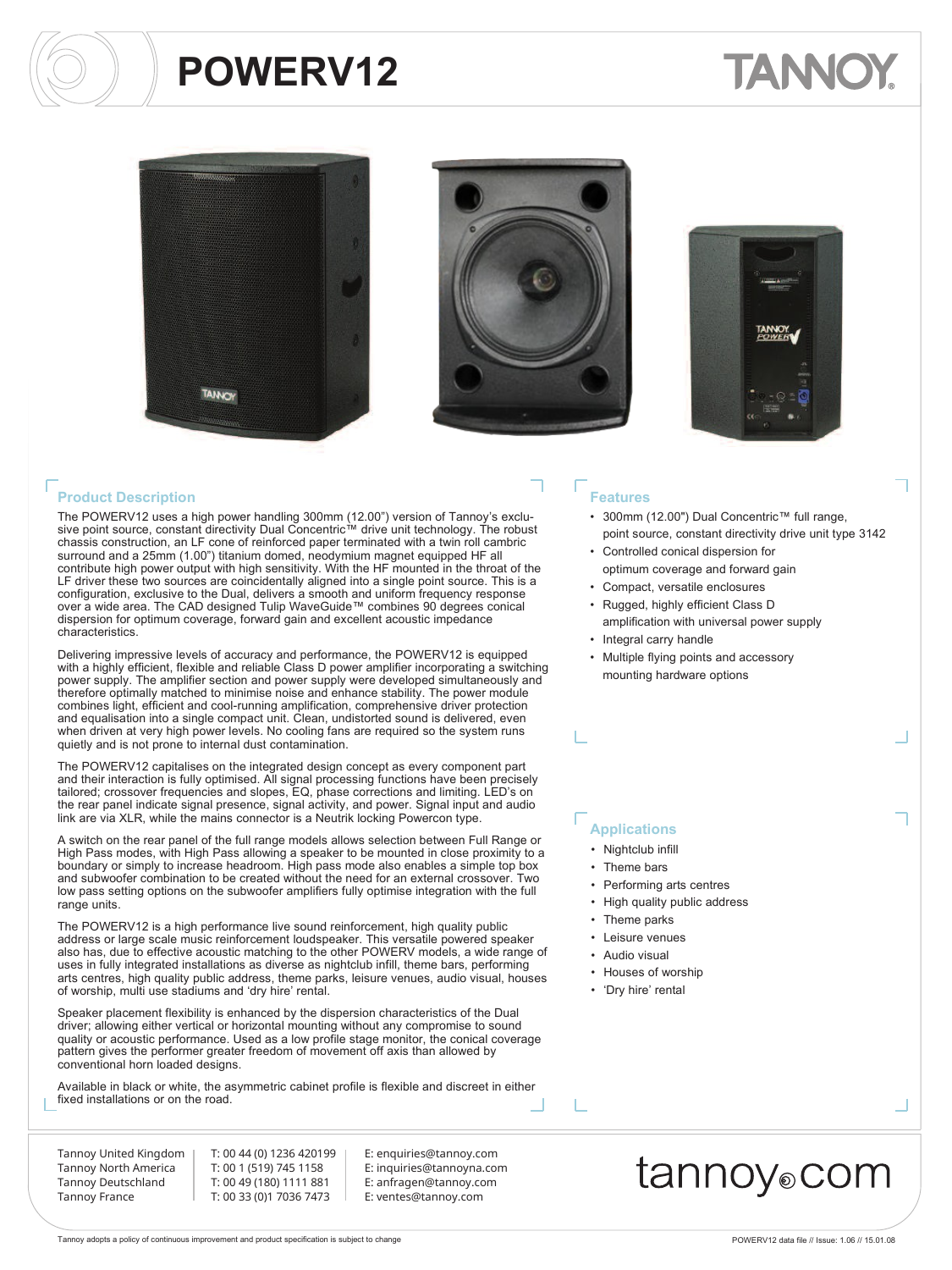### **TECHNICAL SPECIFICATIONS**

| <b>System</b>                                                                                                                                                                                                                                      | POWERV12                                         |                                                                           | Construction                                 |  |  |  |  |  |  |  |  |
|----------------------------------------------------------------------------------------------------------------------------------------------------------------------------------------------------------------------------------------------------|--------------------------------------------------|---------------------------------------------------------------------------|----------------------------------------------|--|--|--|--|--|--|--|--|
| System Type                                                                                                                                                                                                                                        | Full Range - Vented                              | <b>Enclosure</b>                                                          |                                              |  |  |  |  |  |  |  |  |
| <b>Frequency Response (-3dB)</b> $^{(1)}$ 70Hz - 25kHz<br><b>Full Range Mode</b>                                                                                                                                                                   |                                                  |                                                                           | <b>Finish</b>                                |  |  |  |  |  |  |  |  |
| Frequency Range (-10dB) (1)<br>Full Range Mode                                                                                                                                                                                                     |                                                  |                                                                           |                                              |  |  |  |  |  |  |  |  |
| Frequency Response (-3dB) (1)<br>High Pass Mode                                                                                                                                                                                                    | $100Hz - 30kHz$                                  |                                                                           |                                              |  |  |  |  |  |  |  |  |
| Frequency Range (-10dB) (1)<br>High Pass Mode                                                                                                                                                                                                      | 80Hz - 38kHz                                     |                                                                           | Controls &                                   |  |  |  |  |  |  |  |  |
| Dispersion (-6dB)                                                                                                                                                                                                                                  | 90 degrees conical                               |                                                                           |                                              |  |  |  |  |  |  |  |  |
| <b>Driver Complement</b>                                                                                                                                                                                                                           | 1 × 300mm (12.00")<br>Dual Concentric™ type 3142 |                                                                           |                                              |  |  |  |  |  |  |  |  |
| Crossover                                                                                                                                                                                                                                          | Passive 1.4kHz                                   |                                                                           |                                              |  |  |  |  |  |  |  |  |
| Directivity Factor (Q)                                                                                                                                                                                                                             | <b>Fittings</b>                                  |                                                                           |                                              |  |  |  |  |  |  |  |  |
| Directivity Index (DI)                                                                                                                                                                                                                             | 8.8 averaged 1kHz to 10kHz                       |                                                                           |                                              |  |  |  |  |  |  |  |  |
| Rated Maximum SPL <sup>(2)</sup><br>Average<br>Peak                                                                                                                                                                                                | 120dB<br>126dB                                   |                                                                           |                                              |  |  |  |  |  |  |  |  |
| <b>Distortion</b>                                                                                                                                                                                                                                  |                                                  |                                                                           | <b>Dimensions</b><br>$(H \times W \times D)$ |  |  |  |  |  |  |  |  |
| <b>10% Full Power (8.9V)</b><br>250Hz<br>1kHz<br>10kHz                                                                                                                                                                                             | 2nd Harmonic<br>0.56%<br>2.36%<br>2.68%          | 3rd Harmonic<br>0.23%<br>1.88%<br>0.08%                                   | <b>NET Weight</b>                            |  |  |  |  |  |  |  |  |
| 1% Full Power (2.8V)                                                                                                                                                                                                                               | 2nd Harmonic                                     | 3rd Harmonic                                                              | <b>Electronics</b>                           |  |  |  |  |  |  |  |  |
| 250Hz<br>1kHz<br>10kHz                                                                                                                                                                                                                             | 0.14%<br>0.38%<br>1.03%                          | 0.14%<br>0.94%<br>0.05%                                                   | Maximum signal                               |  |  |  |  |  |  |  |  |
| Crossover                                                                                                                                                                                                                                          | Output noise                                     |                                                                           |                                              |  |  |  |  |  |  |  |  |
| <b>PSU Specifications</b><br>Input Connector                                                                                                                                                                                                       | Locking Neutrik Powercon                         |                                                                           | Efficiency                                   |  |  |  |  |  |  |  |  |
| Voltage Selection<br>Switching Frequency                                                                                                                                                                                                           | 192kHz Syncronised to DSP                        | Automatic (115 / 230V, 45-65Hz)                                           | Damping Factor                               |  |  |  |  |  |  |  |  |
| Type<br>Efficiency<br>Input voltage                                                                                                                                                                                                                | >90% typical                                     | High current, high freq. switch-mode<br>100v / 115v / 230v nominal +/-10% | <b>Distortion</b>                            |  |  |  |  |  |  |  |  |
| Mains fuse<br>Fuse type<br>Other features                                                                                                                                                                                                          | External<br>T10AT<br>Automatic soft start        |                                                                           | Input Impedance                              |  |  |  |  |  |  |  |  |
| NotesNotes:<br>(1) Average over stated bandwidth. Measured at 1 metre on axis.<br>(2) Unweighted pink noise input, measured at 1 metre in an anechoic chamber                                                                                      |                                                  |                                                                           | Protection syster                            |  |  |  |  |  |  |  |  |
| A full range of measurements, performance data, CLF and Ease™ Data can be<br>downloaded from www.tannoy.com                                                                                                                                        |                                                  |                                                                           |                                              |  |  |  |  |  |  |  |  |
| Full independent verification of published specifications carried out by NWAA Labs,<br>California can also be obtained from the downloads section of www.tannoy.com                                                                                |                                                  |                                                                           |                                              |  |  |  |  |  |  |  |  |
| Tannoy operates a policy of continuous research and development. The introduction<br>of new materials or manufacturing methods will always equal or exceed the<br>published specifications, which Tannoy reserves the right to alter without prior |                                                  |                                                                           | Number of chanr                              |  |  |  |  |  |  |  |  |
| notice. Please verify the latest specifications when dealing with critical applications.                                                                                                                                                           |                                                  | System Type                                                               |                                              |  |  |  |  |  |  |  |  |

| <b>System</b>                                                                                                                                                                                                                              | POWERV12                                                     |                                                                           | <b>Construction</b>                          |                   |                                                                                                                                                                      |                                                                                                                               |  |  |  |  |  |  |  |  |
|--------------------------------------------------------------------------------------------------------------------------------------------------------------------------------------------------------------------------------------------|--------------------------------------------------------------|---------------------------------------------------------------------------|----------------------------------------------|-------------------|----------------------------------------------------------------------------------------------------------------------------------------------------------------------|-------------------------------------------------------------------------------------------------------------------------------|--|--|--|--|--|--|--|--|
| System Type                                                                                                                                                                                                                                | Full Range - Vented                                          |                                                                           | <b>Enclosure</b>                             |                   | 37.5 litre vented and internally braced<br>15mm (0.62") birch plywood enclosure                                                                                      |                                                                                                                               |  |  |  |  |  |  |  |  |
| <b>Frequency Response (–3dB) <sup>(1)</sup> 70Hz – 25kHz</b><br>Full Range Mode                                                                                                                                                            |                                                              |                                                                           |                                              |                   |                                                                                                                                                                      | 15mm (0.62") MDF front baffle                                                                                                 |  |  |  |  |  |  |  |  |
| Frequency Range (−10dB) <sup>(1)</sup><br>Full Range Mode                                                                                                                                                                                  | $55Hz - 38kHz$                                               |                                                                           | Finish                                       |                   |                                                                                                                                                                      | Textured black or white paint with<br>custom colours on request<br>Powder coated steel grille with<br>reticulated foam behind |  |  |  |  |  |  |  |  |
| <b>Frequency Response (−3dB) ⑴ 100Hz − 30kHz</b><br>High Pass Mode                                                                                                                                                                         |                                                              |                                                                           | <b>Connectors</b>                            |                   |                                                                                                                                                                      | 1 × female XLR (input)                                                                                                        |  |  |  |  |  |  |  |  |
| Frequency Range (-10dB) (1)<br>High Pass Mode                                                                                                                                                                                              | 80Hz - 38kHz                                                 |                                                                           |                                              |                   | 1 $\times$ male XLR (link)<br>1 × Neutrik Powercon                                                                                                                   |                                                                                                                               |  |  |  |  |  |  |  |  |
| Dispersion (–6dB)                                                                                                                                                                                                                          | 90 degrees conical                                           |                                                                           | Controls &<br>Indicators                     |                   | Level control<br>Power LED (Blue)<br>Signal LED (Green)<br>Limit LED (Red)<br>Full range / High pass switch (110Hz)                                                  |                                                                                                                               |  |  |  |  |  |  |  |  |
| Driver Complement                                                                                                                                                                                                                          | $1 \times 300$ mm $(12.00")$<br>Dual Concentric™ type 3142   |                                                                           |                                              |                   |                                                                                                                                                                      |                                                                                                                               |  |  |  |  |  |  |  |  |
| Crossover                                                                                                                                                                                                                                  | Passive 1.4kHz                                               |                                                                           |                                              |                   | Power switch                                                                                                                                                         |                                                                                                                               |  |  |  |  |  |  |  |  |
| Directivity Factor (Q)                                                                                                                                                                                                                     | 8.2 averaged 1kHz to 10kHz                                   |                                                                           | <b>Fittings</b>                              |                   |                                                                                                                                                                      | 8 × M10 inserts for flying hardware<br>8 × M10 yoke bracket inserts                                                           |  |  |  |  |  |  |  |  |
| Directivity Index (DI)                                                                                                                                                                                                                     | 8.8 averaged 1kHz to 10kHz                                   |                                                                           |                                              |                   | 1 rear)                                                                                                                                                              | 3 × recessed carrying handles (2 side &                                                                                       |  |  |  |  |  |  |  |  |
| Rated Maximum SPL (2)<br>Average<br>Peak                                                                                                                                                                                                   | 120dB<br>126dB                                               |                                                                           |                                              |                   | mount                                                                                                                                                                | Blanking plate for optional VTH pole                                                                                          |  |  |  |  |  |  |  |  |
| Distortion                                                                                                                                                                                                                                 |                                                              |                                                                           | <b>Dimensions</b><br>$(H \times W \times D)$ |                   | $486 \times 370 \times 260$ mm                                                                                                                                       | $19.13 \times 14.57 \times 14.17$ "                                                                                           |  |  |  |  |  |  |  |  |
| <b>10% Full Power (8.9V)</b><br>250Hz<br>1kHz                                                                                                                                                                                              | 2nd Harmonic<br>0.56%<br>2.36%<br>2.68%                      | 3rd Harmonic<br>0.23%<br>1.88%                                            | NET Weight                                   |                   | 23kg<br>50.6lbs                                                                                                                                                      |                                                                                                                               |  |  |  |  |  |  |  |  |
| 10kHz<br>1% Full Power (2.8V)                                                                                                                                                                                                              | 2nd Harmonic                                                 | 0.08%<br>3rd Harmonic                                                     | <b>Electronics</b>                           |                   |                                                                                                                                                                      |                                                                                                                               |  |  |  |  |  |  |  |  |
| 250Hz<br>1kHz<br>10kHz                                                                                                                                                                                                                     | 0.14%<br>0.38%<br>1.03%                                      | $0.14\%$<br>0.94%<br>0.05%                                                | Maximum signal input for clip                |                   | Input attenuator at minimum: +18dBu<br>Input attenuator at maximum: +5dBu                                                                                            |                                                                                                                               |  |  |  |  |  |  |  |  |
| Crossover                                                                                                                                                                                                                                  | 1.4kHz Passive                                               |                                                                           | Output noise                                 |                   |                                                                                                                                                                      | -105dB unweighted, referenced to<br>maximum output (22kHz bandwidth)                                                          |  |  |  |  |  |  |  |  |
| <b>PSU Specifications</b><br>Input Connector                                                                                                                                                                                               | Locking Neutrik Powercon                                     |                                                                           | Efficiency                                   |                   | >90% typically                                                                                                                                                       |                                                                                                                               |  |  |  |  |  |  |  |  |
| Voltage Selection<br>Switching Frequency                                                                                                                                                                                                   | Automatic (115 / 230V, 45-65Hz)<br>192kHz Syncronised to DSP |                                                                           | Damping Factor                               |                   | 400 ref 8 Ohms                                                                                                                                                       |                                                                                                                               |  |  |  |  |  |  |  |  |
| Type<br>Efficiency<br>Input voltage                                                                                                                                                                                                        | >90% typical                                                 | High current, high freg. switch-mode<br>100v / 115v / 230v nominal +/-10% | Distortion                                   |                   | (22kHz bandwidth)                                                                                                                                                    | <0.05% @ 1kHz -3dB output                                                                                                     |  |  |  |  |  |  |  |  |
| Mains fuse<br>Fuse type<br>Other features                                                                                                                                                                                                  | External<br><b>T10AT</b><br>Automatic soft start             |                                                                           | Input Impedance                              |                   | 11.2k Ohms balanced                                                                                                                                                  | 5.6k Ohms unbalanced                                                                                                          |  |  |  |  |  |  |  |  |
| NotesNotes:<br>(1) Average over stated bandwidth. Measured at 1 metre on axis.<br>(2) Unweighted pink noise input, measured at 1 metre in an anechoic chamber<br>A full range of measurements, performance data, CLF and Ease™ Data can be |                                                              |                                                                           |                                              | Brownout<br>Mains | Protection systems Over current Excessive over current causes shutdown<br>Temperature Limiters applied<br>Automatic protection & recovery<br>Inrush current limiting |                                                                                                                               |  |  |  |  |  |  |  |  |
| downloaded from www.tannoy.com<br>Full independent verification of published specifications carried out by NWAA Labs,<br>California can also be obtained from the downloads section of www.tannoy.com                                      |                                                              |                                                                           |                                              | Indicators        | 1 × Limit LED<br>1 × Signal LED<br>1 × Power LED                                                                                                                     |                                                                                                                               |  |  |  |  |  |  |  |  |
| Tannoy operates a policy of continuous research and development. The introduction<br>of new materials or manufacturing methods will always equal or exceed the                                                                             |                                                              |                                                                           | Number of channels                           |                   | One                                                                                                                                                                  |                                                                                                                               |  |  |  |  |  |  |  |  |
| published specifications, which Tannoy reserves the right to alter without prior<br>notice. Please verify the latest specifications when dealing with critical applications.                                                               |                                                              |                                                                           | System Type                                  |                   | Class D                                                                                                                                                              |                                                                                                                               |  |  |  |  |  |  |  |  |
| <b>Ordering Information</b>                                                                                                                                                                                                                |                                                              |                                                                           |                                              |                   |                                                                                                                                                                      |                                                                                                                               |  |  |  |  |  |  |  |  |
| <b>PART NUMBER</b><br><b>MODEL NAME</b>                                                                                                                                                                                                    |                                                              |                                                                           |                                              | <b>COLOUR</b>     |                                                                                                                                                                      | <b>PACKED QUANTITY</b>                                                                                                        |  |  |  |  |  |  |  |  |
| 8001 4270                                                                                                                                                                                                                                  | POWERV12<br>POWERV12                                         |                                                                           |                                              | <b>Black</b>      |                                                                                                                                                                      | 1                                                                                                                             |  |  |  |  |  |  |  |  |

#### Tannoy United Kingdom Tannoy North America Tannoy Deutschland Tannoy France

Н

E: enquiries@tannoy.com E: inquiries@tannoyna.com E: anfragen@tannoy.com E: ventes@tannoy.com

### tannoy®com

 $\overline{\phantom{0}}$ 

**TANNO** 

٦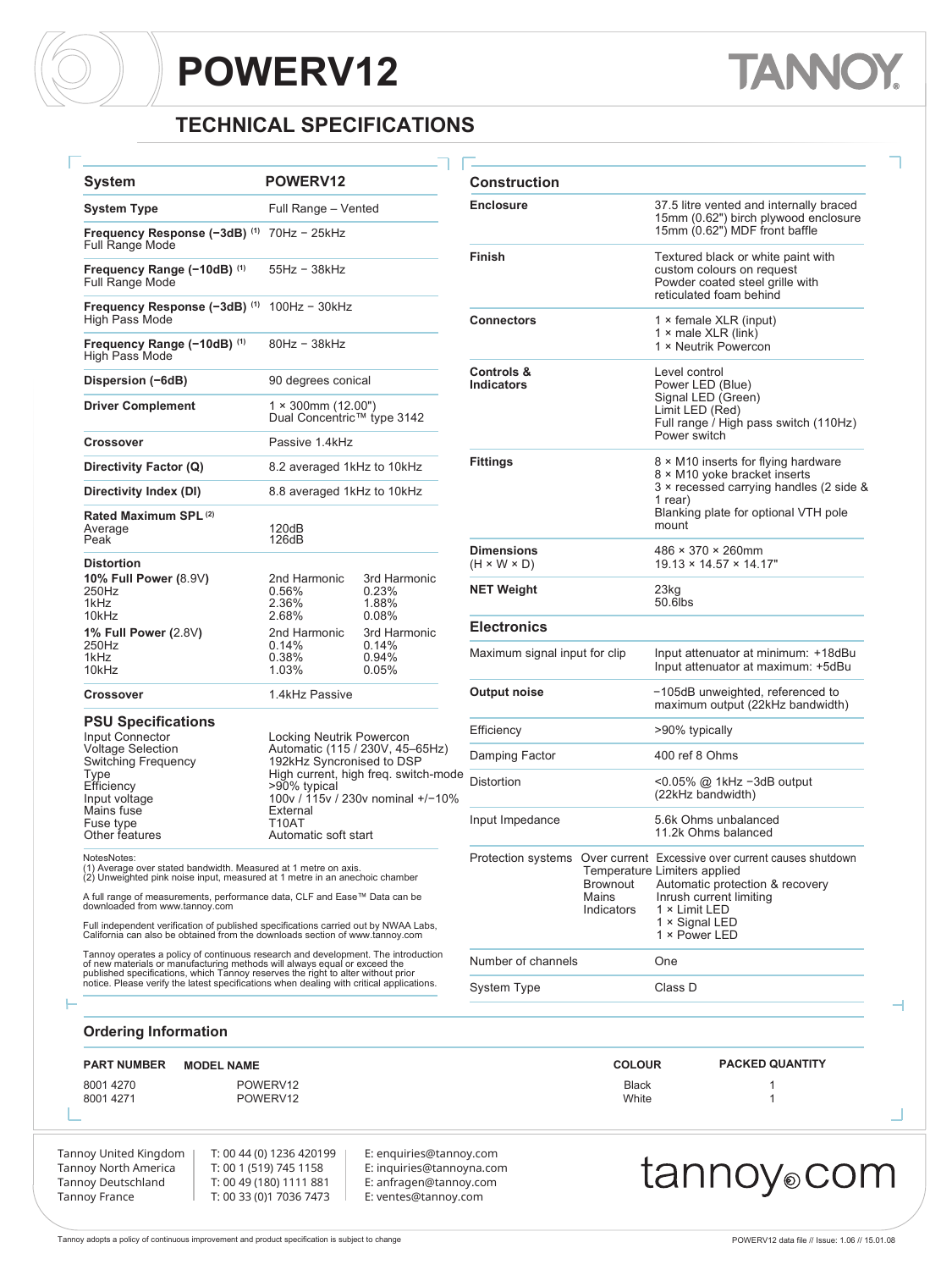#### **PERFORMANCE MEASUREMENTS**



**TANNO**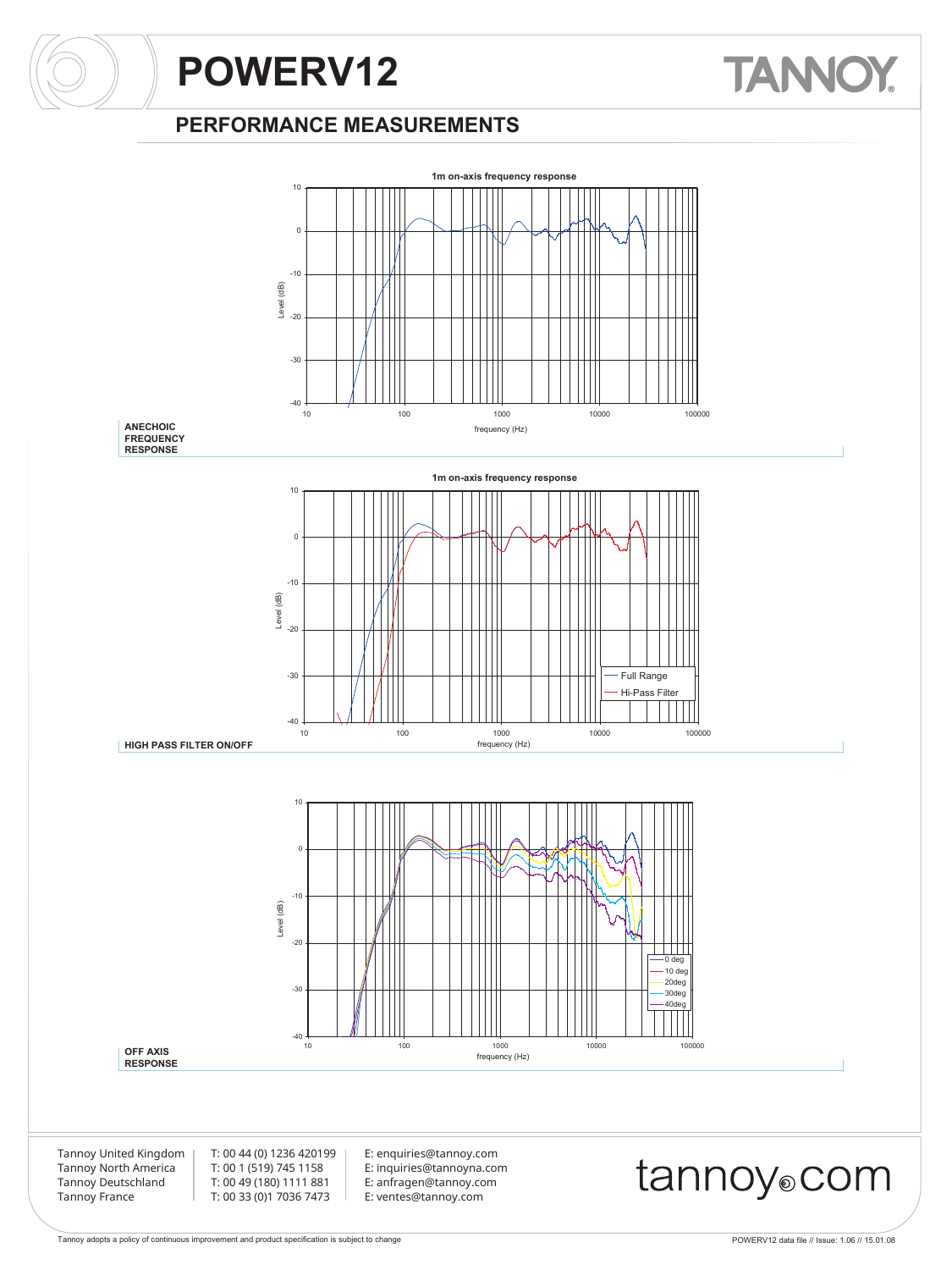# **TANNOY.**

### **PERFORMANCE MEASUREMENTS**



**BEAMWIDTH**



**DIRECTIVITY INDEX**

Tannoy United Kingdom Tannoy North America Tannoy Deutschland Tannoy France

T: 00 44 (0) 1236 420199 T: 00 1 (519) 745 1158 T: 00 49 (180) 1111 881 T: 00 33 (0)1 7036 7473

E: enquiries@tannoy.com E: inquiries@tannoyna.com E: anfragen@tannoy.com E: ventes@tannoy.com

### tannoy®com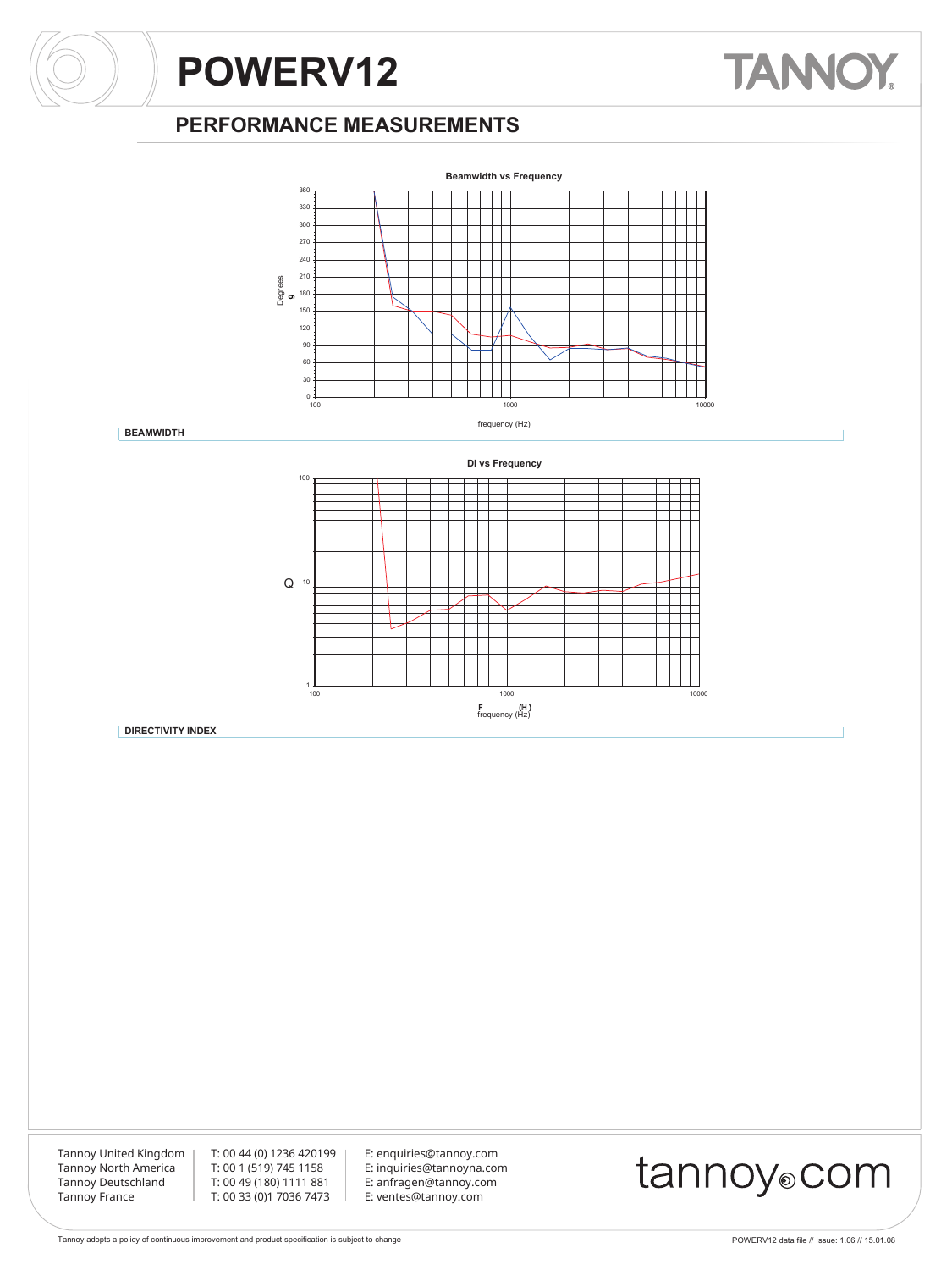#### **PERFORMANCE MEASUREMENTS** POLAR PLOTS (1/3 OCTAVE)



**TANNOY**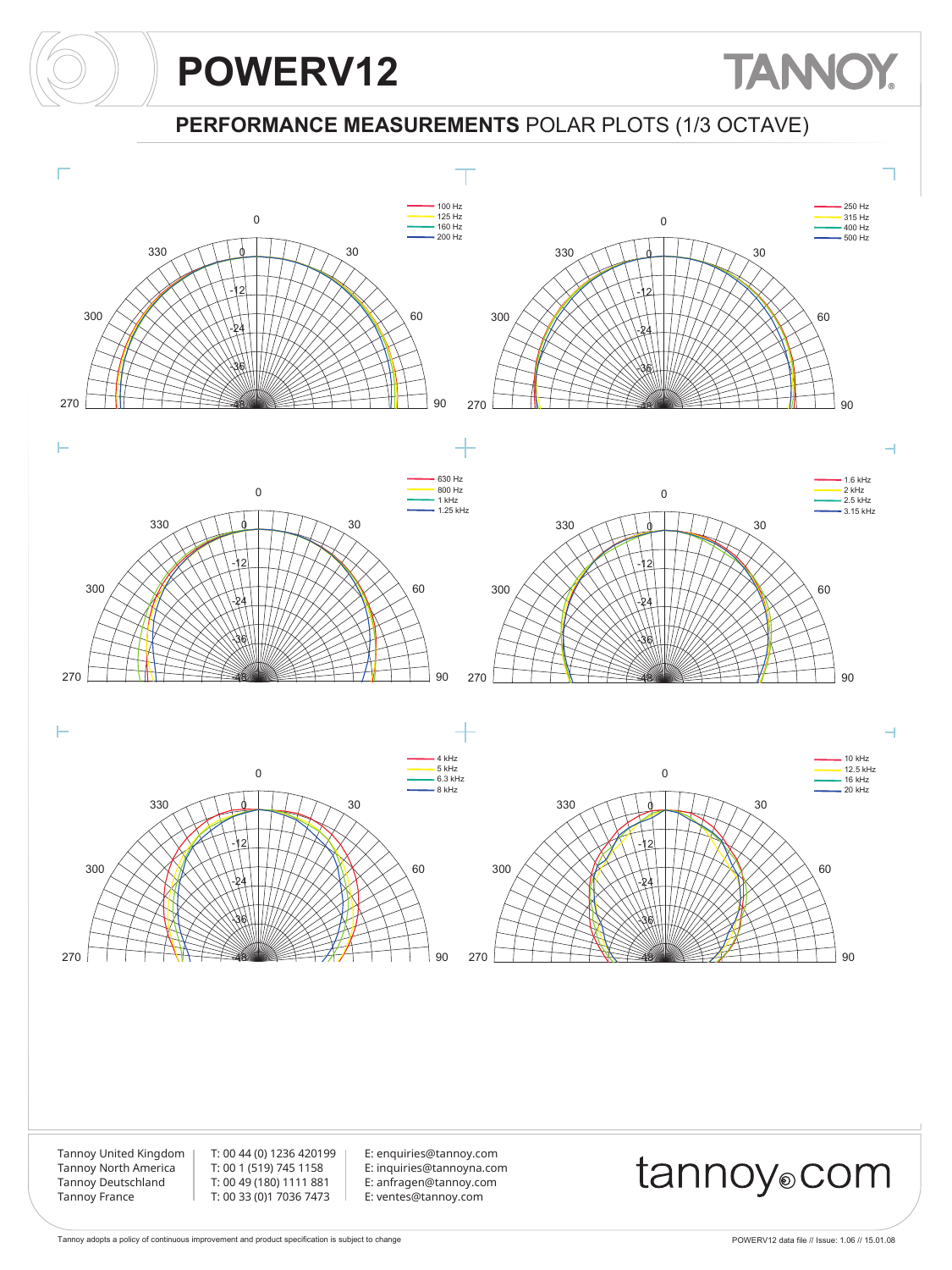## **TANNOY**

**PERFORMANCE MEASUREMENTS** POLAR PLOTS (1/3 OCTAVE)

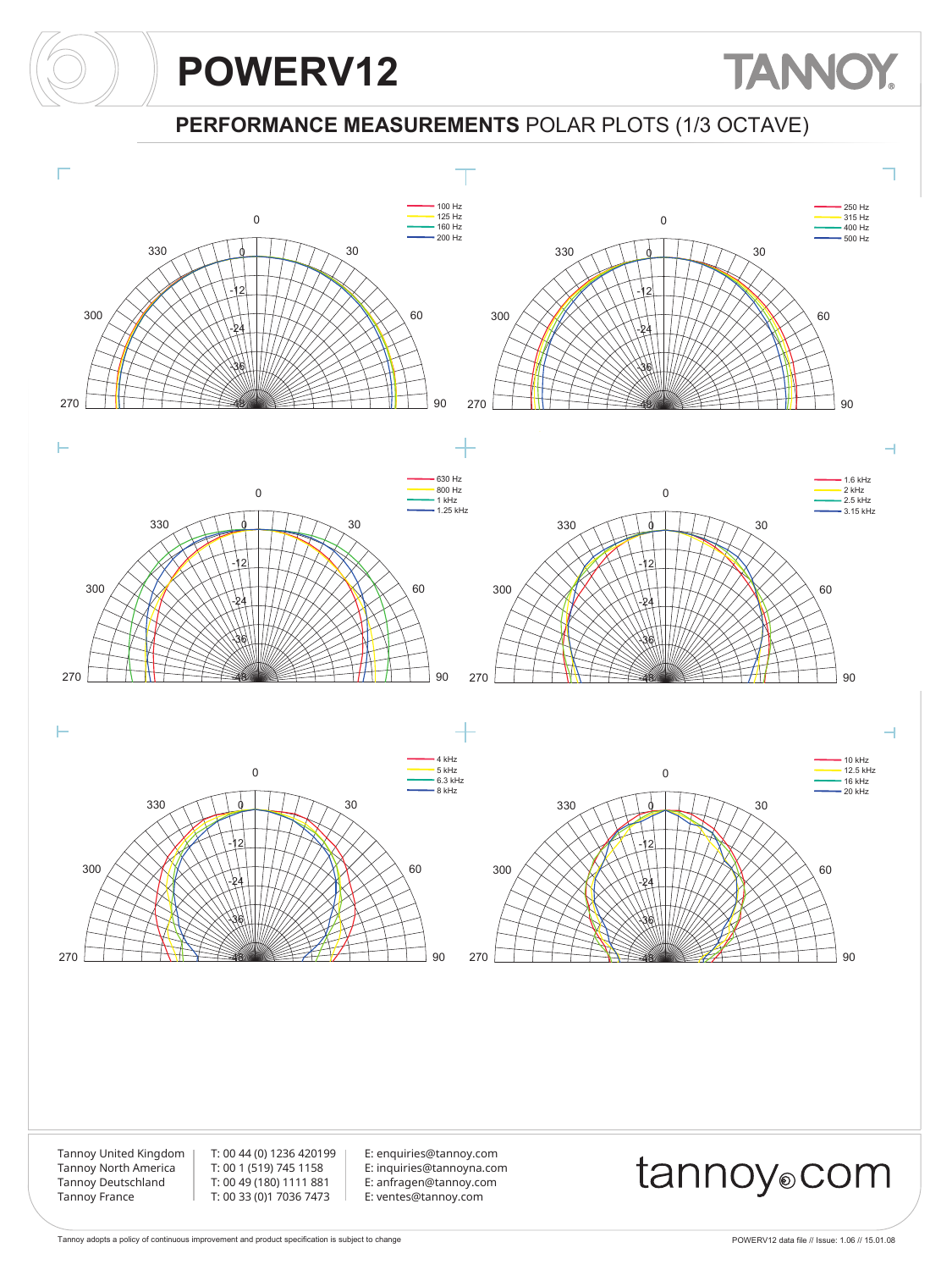# **TANNOY**

### **DIMENSIONAL SKETCHES**













Ü

Tannoy United Kingdom Tannoy North America Tannoy Deutschland Tannoy France

L

T: 00 44 (0) 1236 420199 T: 00 1 (519) 745 1158 T: 00 49 (180) 1111 881 T: 00 33 (0)1 7036 7473

E: enquiries@tannoy.com E: inquiries@tannoyna.com E: anfragen@tannoy.com E: ventes@tannoy.com

### tannoy®com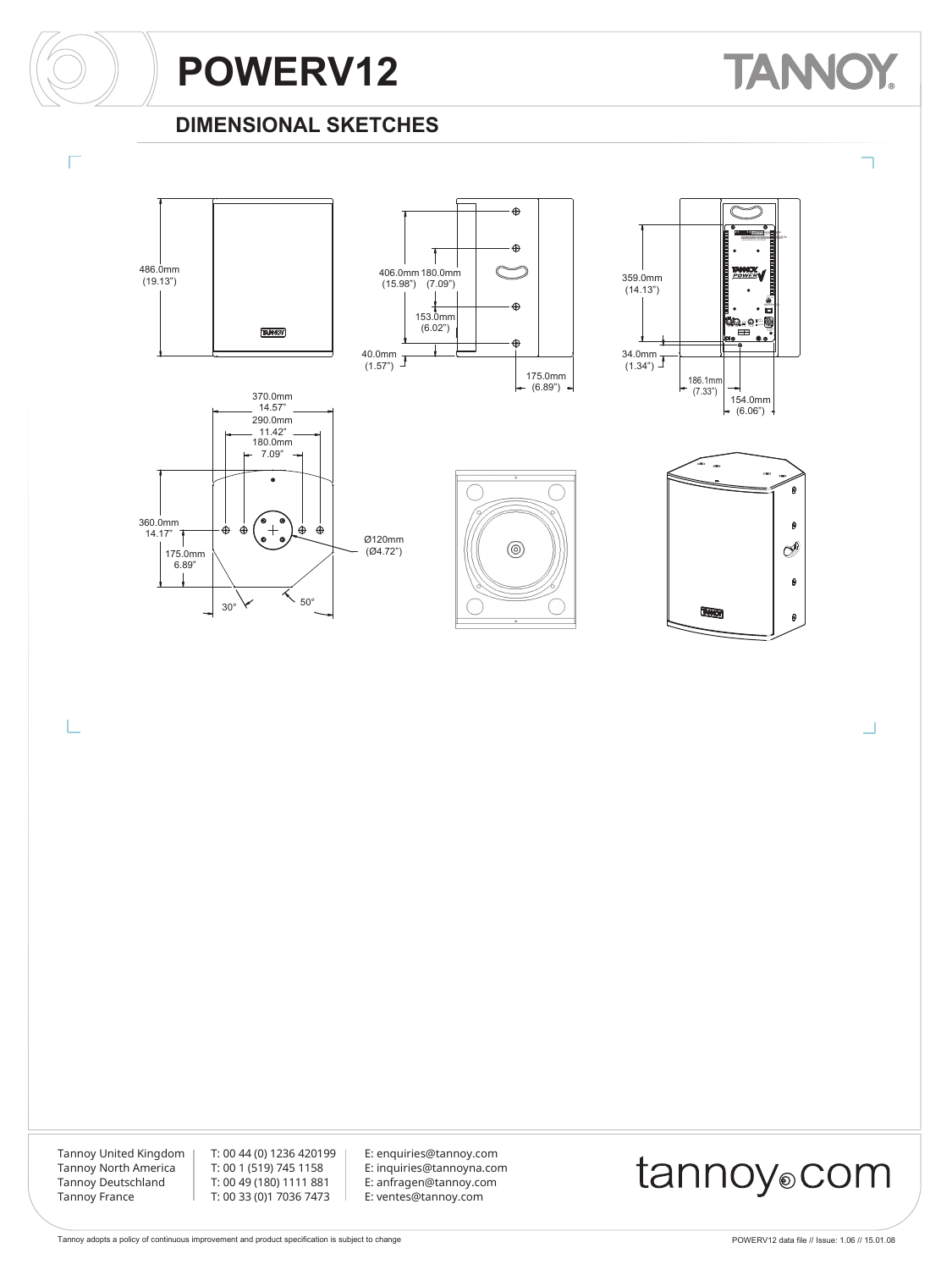# **TANNOY**

### **OPTIONAL ACCESSORIES & MOUNTING OPTIONS**







VMB







POWERV12 - VMY - VMB POWERV12 + VMY POWERV12 Flying





#### **Ordering Information**

| <b>PART NUMBER</b>                                                                                 | <b>MODEL NAME</b>                                                                                        |                                                                                                        | <b>COLOUR</b> | <b>PACKED QUANTITY</b> |
|----------------------------------------------------------------------------------------------------|----------------------------------------------------------------------------------------------------------|--------------------------------------------------------------------------------------------------------|---------------|------------------------|
| 8001 2780                                                                                          | <b>VMY</b>                                                                                               |                                                                                                        | <b>Black</b>  |                        |
| 8001 2790                                                                                          | <b>VMY</b>                                                                                               |                                                                                                        | White         |                        |
| 8001 2800                                                                                          | <b>VMB</b>                                                                                               |                                                                                                        | <b>Black</b>  |                        |
| 8001 2810                                                                                          | <b>VMB</b>                                                                                               |                                                                                                        | White         |                        |
| 8001 2820                                                                                          | <b>VEB</b>                                                                                               |                                                                                                        |               |                        |
| 8001 2830                                                                                          | <b>VCS</b>                                                                                               |                                                                                                        | <b>Black</b>  |                        |
| 8001 2840                                                                                          | <b>VCS</b>                                                                                               |                                                                                                        | White         |                        |
| 8001 2860                                                                                          | <b>VTH</b>                                                                                               |                                                                                                        | <b>Black</b>  |                        |
| 8001 2870                                                                                          | <b>VTH</b>                                                                                               |                                                                                                        | White         |                        |
| 8001 2850                                                                                          | <b>VPC</b>                                                                                               |                                                                                                        | ۰             |                        |
|                                                                                                    |                                                                                                          |                                                                                                        |               |                        |
|                                                                                                    |                                                                                                          |                                                                                                        |               |                        |
| Tannoy United Kingdom<br>Tannoy North America<br><b>Tannoy Deutschland</b><br><b>Tannoy France</b> | T: 00 44 (0) 1236 420199<br>T: 00 1 (519) 745 1158<br>T: 00 49 (180) 1111 881<br>T: 00 33 (0)1 7036 7473 | E: enquiries@tannoy.com<br>E: inquiries@tannoyna.com<br>E: anfragen@tannoy.com<br>E: ventes@tannoy.com |               | tannoy⊚com             |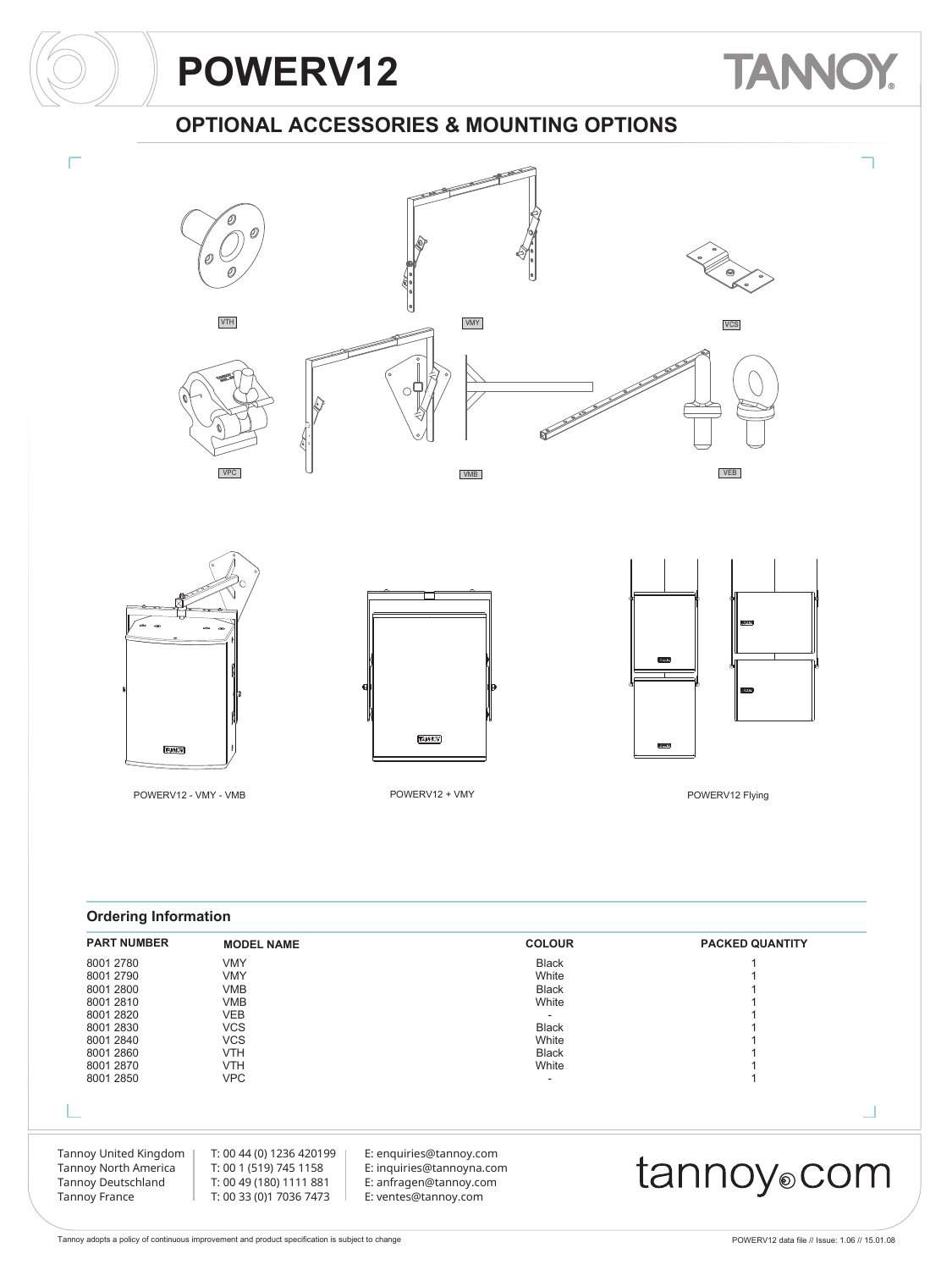# TANN

#### **Architectural specifications**

The loudspeaker shall consist of a 300mm (12.00") full range, point source Dual Concentric™ transducer. The low and high frequency elements shall be driven by an integrated single channel Class D amplifier through an internal passive crossover network operating at 1.4kHz. Performance of the loudspeaker shall meet or exceed the following criteria: Frequency response measured at 1 metre on axis with swept sine wave shall be 70Hz to 25kHz (−3dB) in full range mode and 100Hz to 30kHz in high pass mode. Rated average SPL shall be 120dB (anechoic) on axis at 1 metre. The dispersion of the loudspeaker shall be 90 degrees conical (-6dB).

The enclosure shall be an optimally tuned 37.5 litre vented 15mm (0.62") birch ply cabinet with 15mm (0.62") MDF front baffle. Connectors shall be 1 × female XLR (input), 1 × male XLR (link) and 1 × Neutrik Powercon. The speaker shall be fitted with the following controls and indicators: level control, blue power LED, green signal LED, red limit LED, full range / high pass switch (110Hz) and a power switch. The enclosure shall be fitted with 8 × integral M10 inserts for flying hardware and 8 × M10 yoke bracket inserts. There shall be 3 carry recessed handles and blanking plate for an optional pole mount adaptor.

The enclosure shall not exceed the following dimensions:  $486 \times 370 \times 260$ mm or  $19.13 \times 14.57 \times 14.17$ " (H × W × D).

The loudspeaker shall be the Tannoy… POWERV12.

Tannoy United Kingdom Tannoy North America Tannoy Deutschland Tannoy France

T: 00 44 (0) 1236 420199 T: 00 1 (519) 745 1158 T: 00 49 (180) 1111 881 T: 00 33 (0)1 7036 7473

E: enquiries@tannoy.com E: inquiries@tannoyna.com E: anfragen@tannoy.com E: ventes@tannoy.com